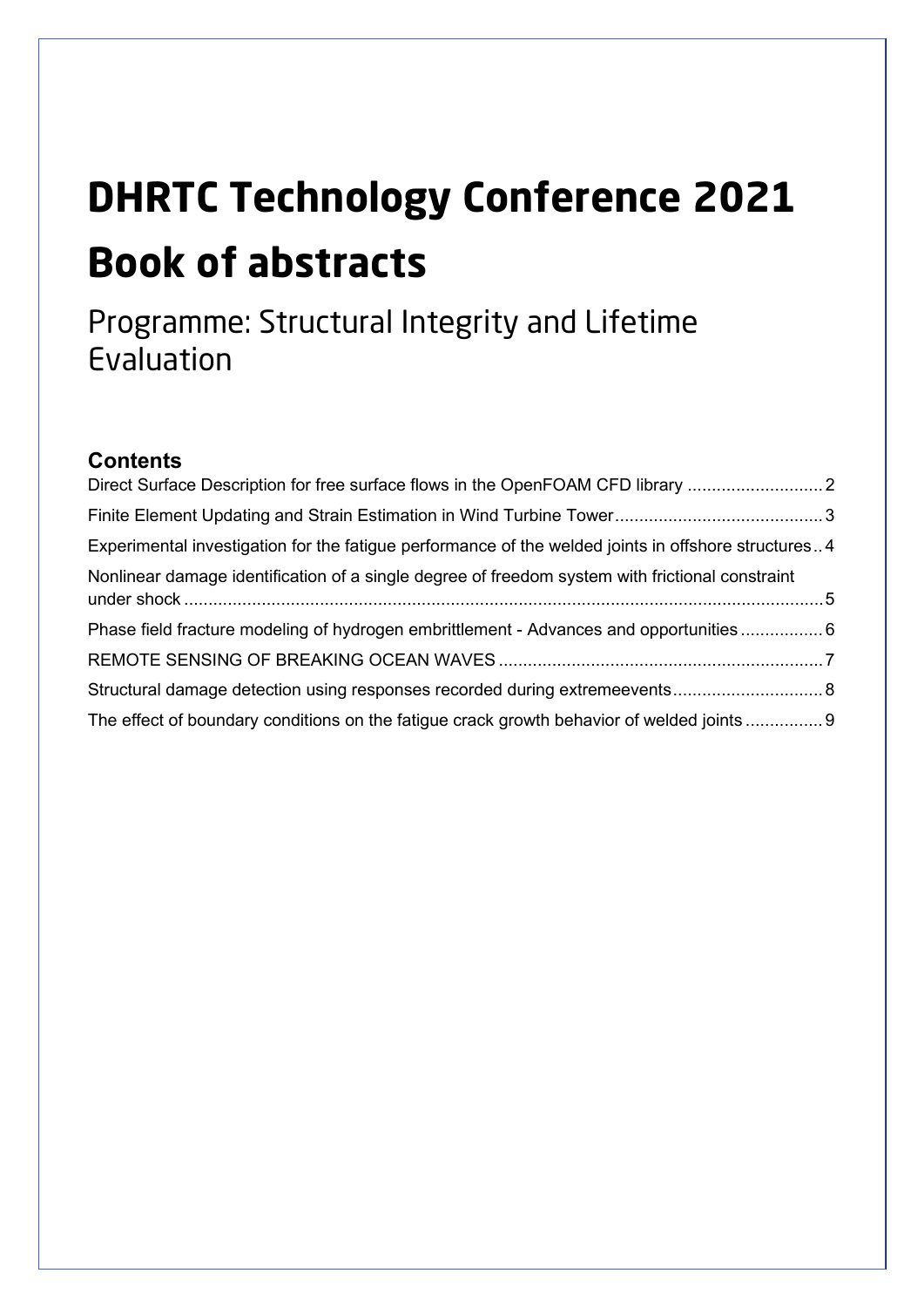## <span id="page-1-0"></span>**Direct Surface Description for free surface flows in the OpenFOAM CFD library**

#### *Jesper Roland Kjærgaard Qwist, Erik Damgaard Christensen*

Accurate prediction of wave loads from extreme waves on offshore jacket structures are important to ensure the structural integrity. Failure of a single element may lead to a total collapse of the entire structure, which makes it important to predict the local wave load distributions on each structural element.

The local wave load distribution on a structural element depends on the wave kinematics, and since the largest velocities are found at the wave crest, it is important to have an accurate prediction of the surface elevation and the velocities.

We have introduced a new solution algorithm in the open-source CFD code OpenFOAM that only models the flow in water and apply appropriate boundary conditions at the free surface. The resulting wave kinematics and wave propagation is accurate and the behavior of our model is in line with the underlying physics. The improved performance of our model is shown in a test case with a propagating solitary wave.

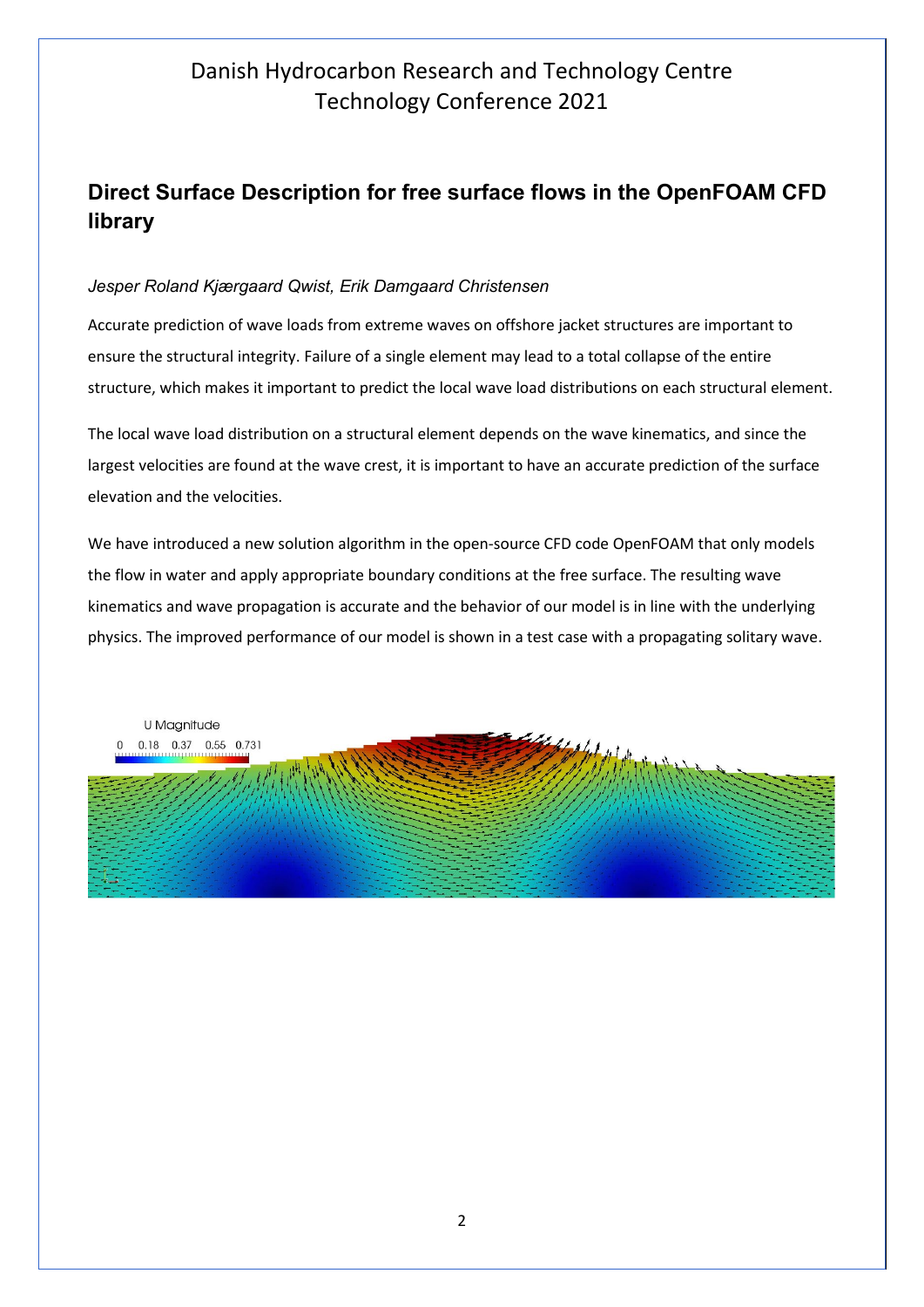#### <span id="page-2-0"></span>**Finite Element Updating and Strain Estimation in Wind Turbine Tower**

*Sandro D. R. Amador, Rune Brincker and Meds G. Petersen*

*Department of Civil and Environment Engineering, Denmark Technical University*

When performing dynamic analysis of civil engineering structures using real vibration measurements it is crucial to create and update an FE model of the structure being analyzed. When it comes to FE model updating, two distinct categories of approaches exist to improve the accuracy of the FE model based on experimental results, namely the sensitivity and the perturbation-based techniques. This poster summarizes the FE model updating of a wind Turbine Tower carried out with a sensitivity-based technique and utilizing the dynamic properties estimated from vibration measurements acquired over the course of an ongoing structural health monitoring campaign. Once updated, model is used to estimate the strains by making use of an expansion technique, so that strain response histories due environmental excitation can be estimated at any degree of freedom of the modelled wind turbine. In order to assess the accuracy of the estimated strain histories, they are compared to the strains measured on the real structure.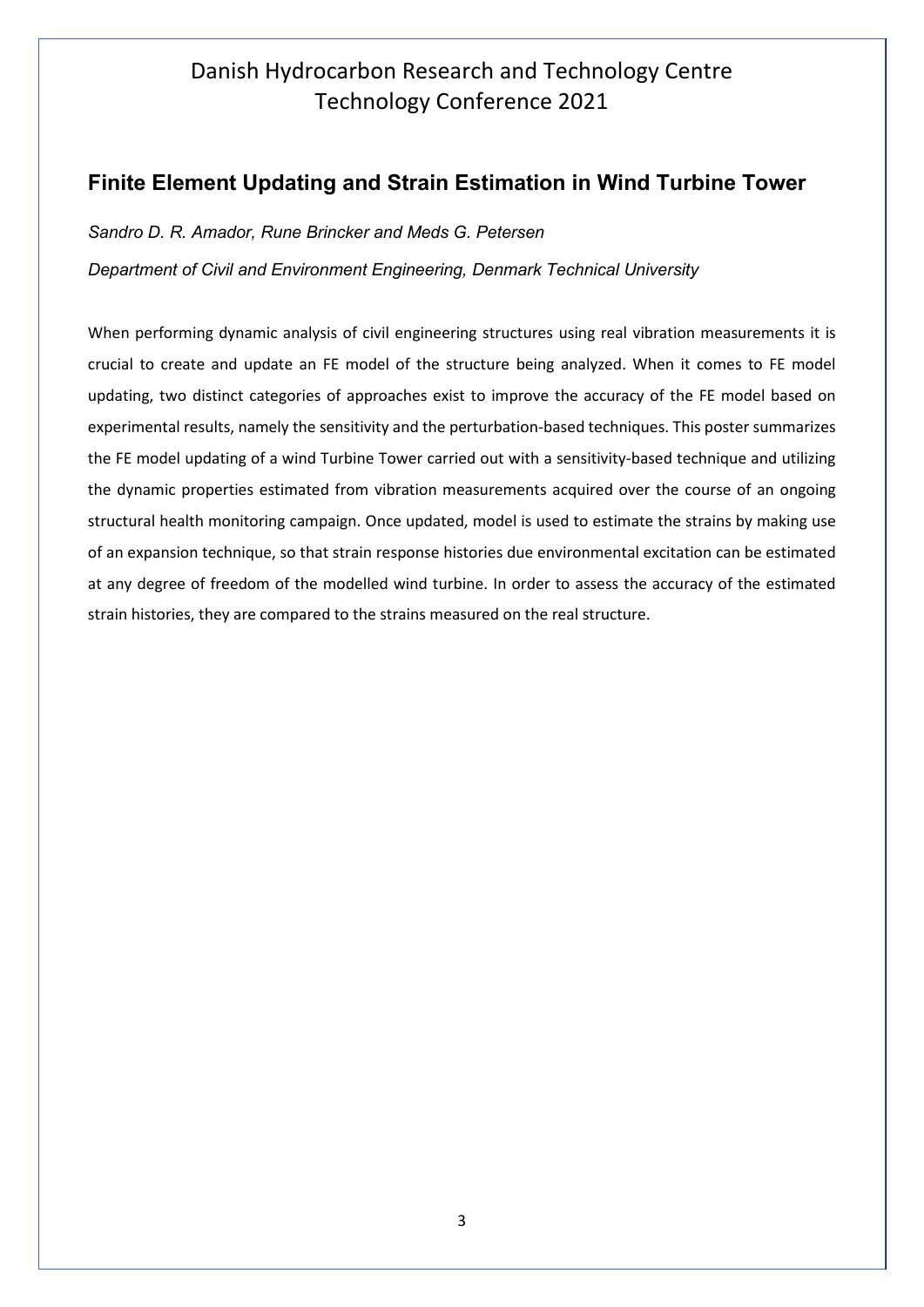## <span id="page-3-0"></span>**Experimental investigation for the fatigue performance of the welded joints in offshore structures**

#### *Weijian Wu, Alexander Michel, Iman Shakeri, Martin Alexander Eder, Jacob Paamand Waldbjørn*

Welded joints are widely used in offshore structures. High stress ranges arise in the joints due to the local stress concentration under the fatigue loading. Moreover, initial flaws and welding induced high residual stresses exist in the welded joints. Currently, fatigue design and maintenance of welded joints are key parameters controlling the service life of the offshore structures. To have a better understanding of the fatigue performance of these welded joints, a series of experiments are carried out. In total, three levels of testing are performed. Single edge notch bending specimens are tested with different boundary conditions. Representative welded joints in offshore structures are loaded under various loading and boundary conditions. One full-scale K-joint is evaluated using the hybrid simulation technology. Non-destructive testing and beach marking techniques are applied in the tests to investigate the fatigue crack initiation and propagation behaviour.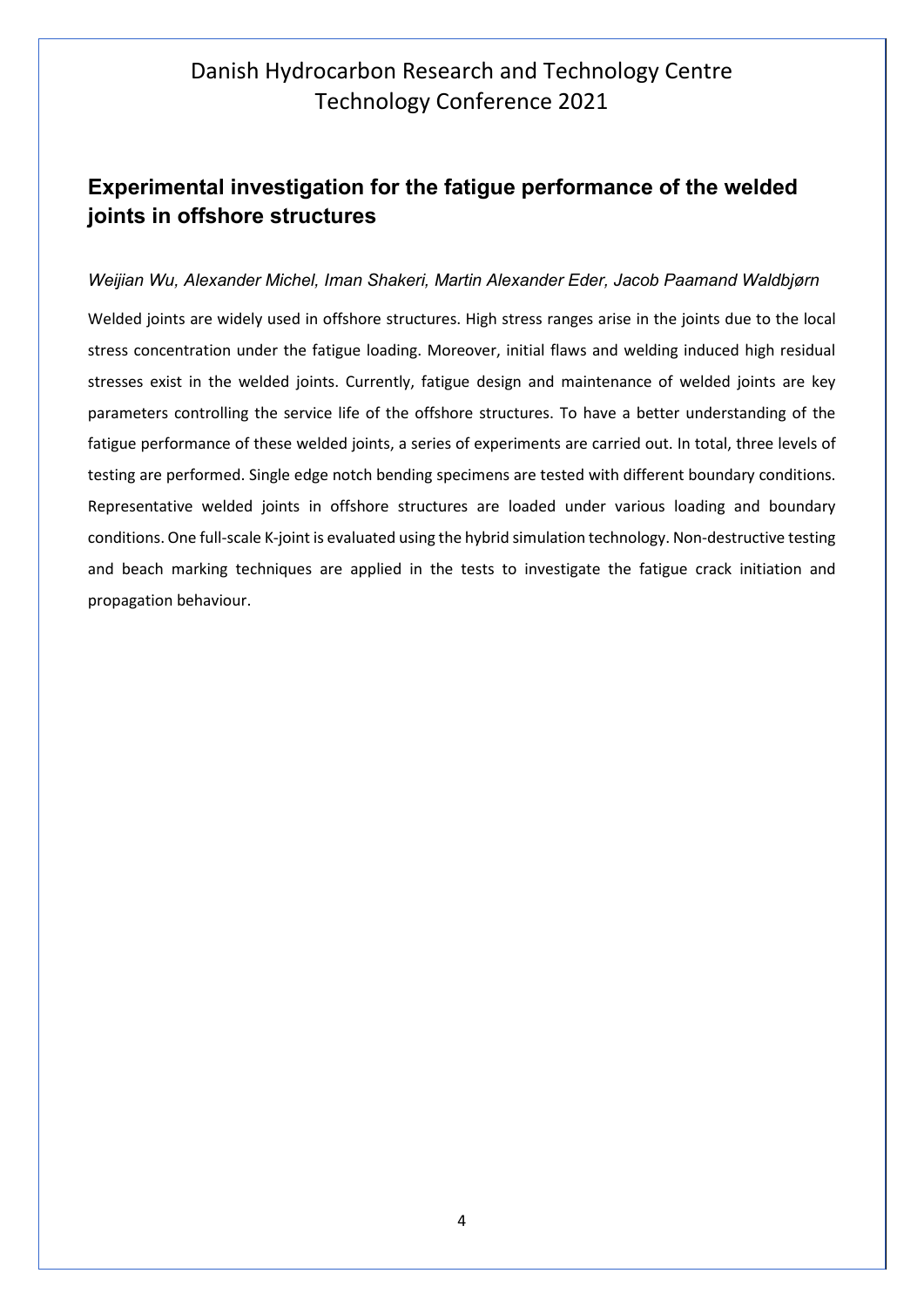#### <span id="page-4-0"></span>**Nonlinear damage identification of a single degree of freedom system with frictional constraint under shock**

*Amirali Sadeqi, Rune Brincker and Sandro D. R. Amador*

*Department of Civil and Environment Engineering, Denmark Technical University*

One of the nonlinear phenomena in civil and mechanical structures is energy dissipation and hysteresis. Contact in loose connections, torsional mode cracks, etc., are susceptible sources of frictional motion that lead to this phenomenon. This poster summarizes the dynamic analysis performed on a single degree of freedom system with additive elastic-frictional constraint. The system consists of a horizontal mass, spring, and damper attached by dry friction and vertical force to a parallel secondary system constituted by a mass and a spring. The performed analysis aims to simulate the response of such a system under horizontal shock/overload conditions, where the nonlinearity is activated and observable within only a short period. Then, the nonlinear response data is employed in the nonlinear identification process, and the nonlinear behavior is investigated as a damage source. To this end, the differential equations coupled only due to the velocity component are solved, and the measured response is taken into the direct linear and nonlinear parameter estimation scheme. The effect of stiffness, friction, and loading is also studied in the presence of noise contaminations. The results suggest that the behavior dissipation loops depend both on vertical load and horizontal shock.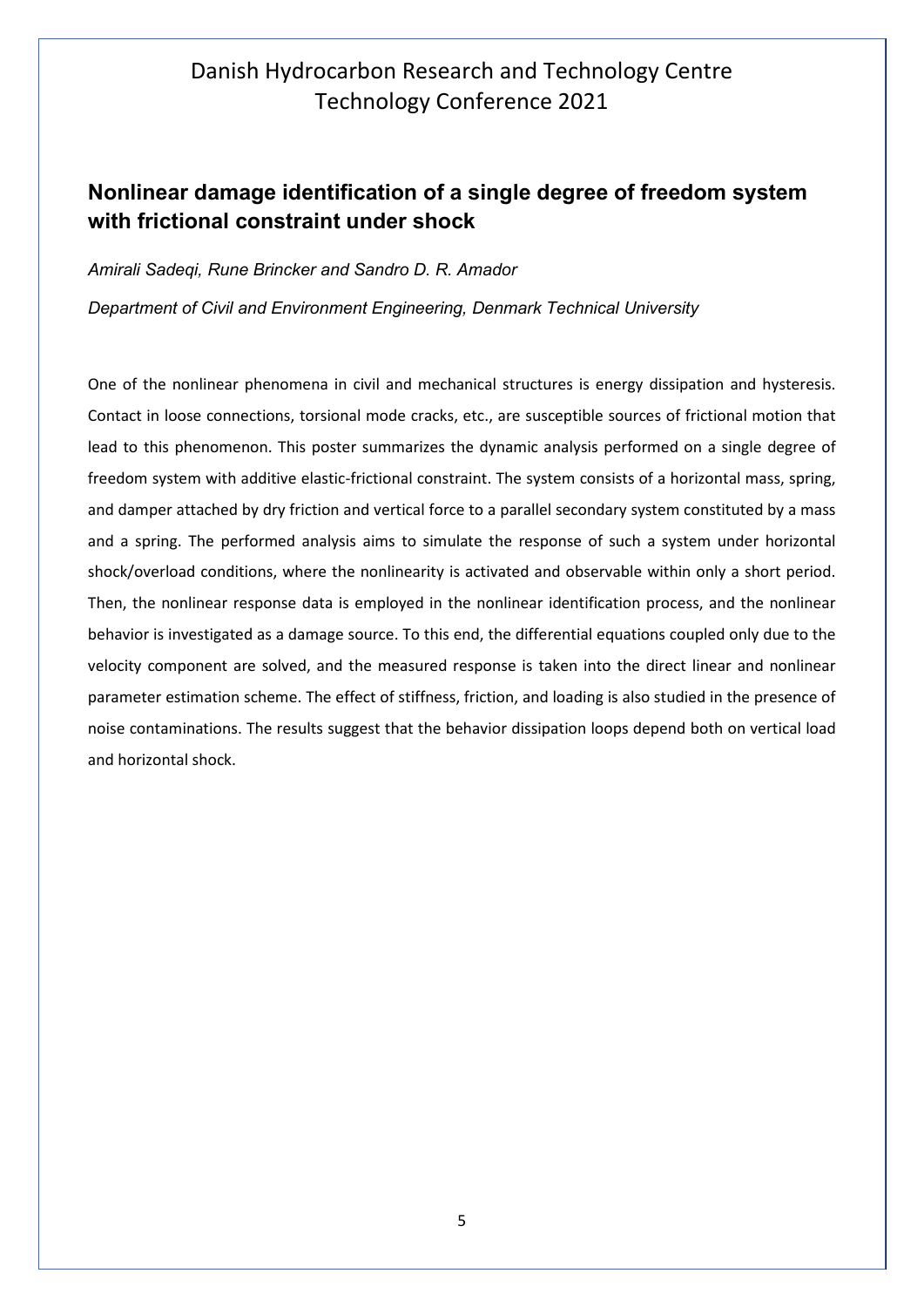#### <span id="page-5-0"></span>**Phase field fracture modeling of hydrogen embrittlement - Advances and opportunities**

#### *Kristensen, Philip K.; Niordson, Christian F.; Martínez-Pañeda, Emilio*

Hydrogen embrittlement has been a critical issue in the oil and gas industry for decades. Hydrogen from local corrosion processes can enter the lattice of structural steels and severely degrade the fracture properties of the metal, which may lead to unexpected fracture.

The Phase field fracture model is a promising new framework for modelling fracture, which has already found use in a great variety of fracture phenomena and multiphysics, making it a very promising candidate for effective hydrogen embrittlement modeling.

This poster details the authors' contributions towards advancing the phase field fracture model to technological maturity and identifying remaining concerns with the framework. In addition, examples of applications are provided to illustrate the potential of phase field fracture models for hydrogen embrittlement.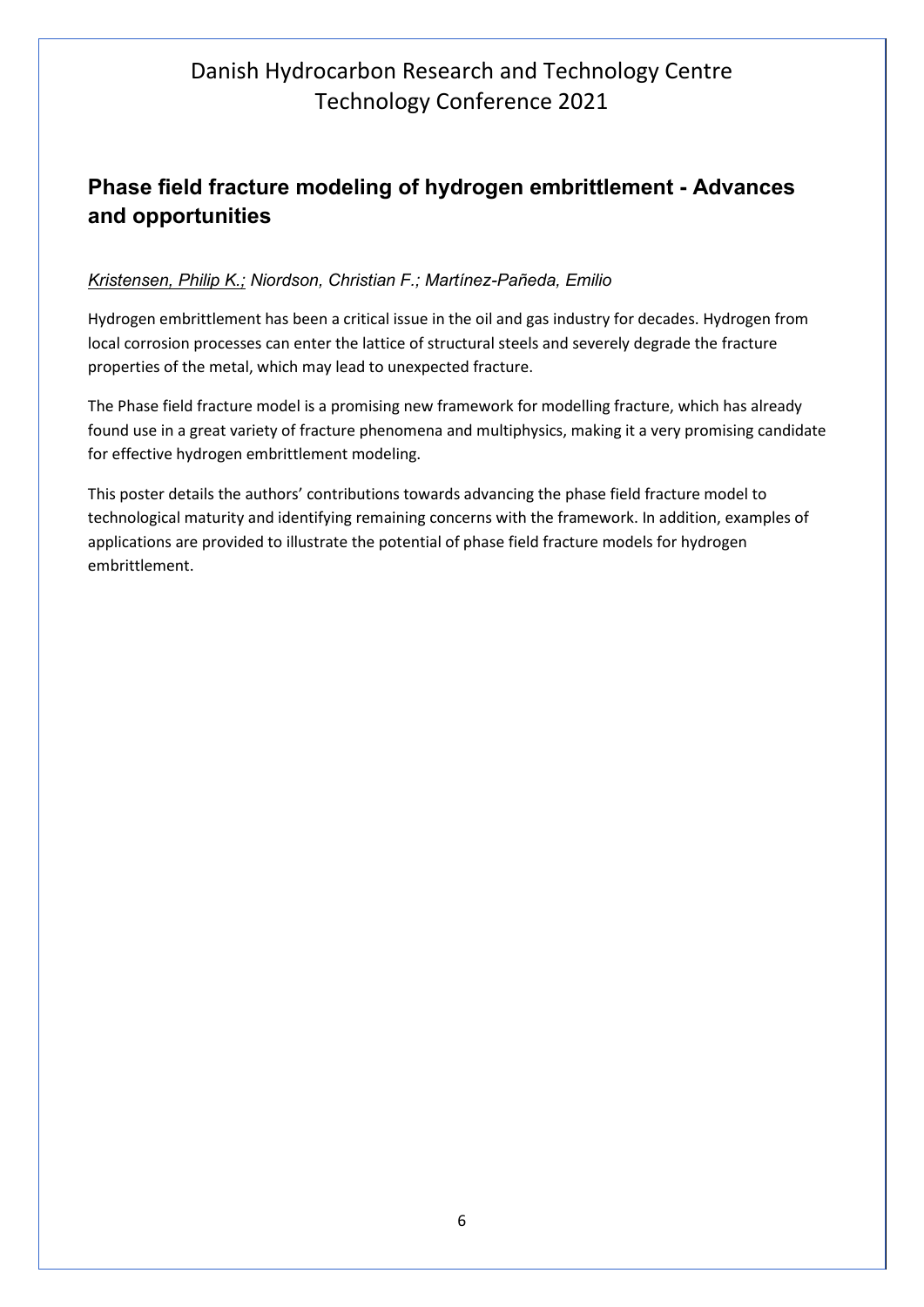#### <span id="page-6-0"></span>**REMOTE SENSING OF BREAKING OCEAN WAVES**

**Utilizing LIDAR equipment for novel method of detecting breaking waves**

#### *Thomas Kabel and Christos T. Georgakis*

The poster shows the use of LIDAR equipment and how it can be used to detect breaking waves near offshore platforms in intermediate or deep level of waters.

Through the PhD project a focus has been on first, determining and verifying that actual waves are mapped using this LIDAR equipment. The second part, which is the primary focus of this poster, describes a new model that fuses the data of both the LIDAR and three different cameras. This enables us to detect at a specific point in a dataset, where we should focus our investigation and where the breaking of a wave occurs. Furthermore, this allows us to capture and follow the breaking event itself through time. Something that is novel and has yet to be seen before at full-scale.

*Figure 1: Fusion of data, the point cloud on top of the visible camera*

*Figure 2: From left to right. Left: 3D point cloud of a breaking wave Mid: Cross-sections of the elevation of the breaking wave. Right: Visual confirmation of breaking event using visible camera*



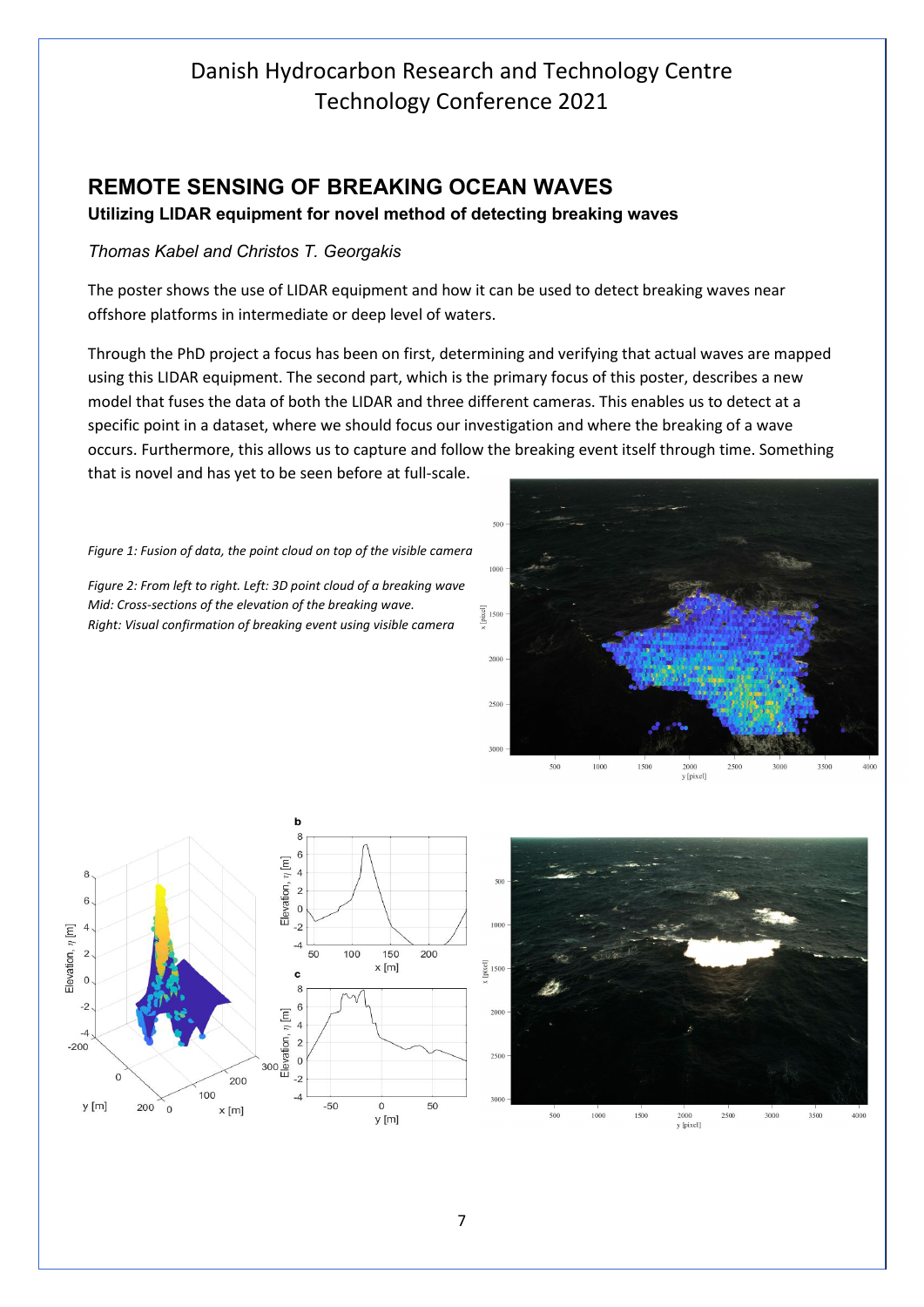#### <span id="page-7-0"></span>**Structural damage detection using responses recorded during extreme events**

#### *Luigi Caglio, Evangelos Katsanos, Henrik Stang, Rune Brincker*

A considerable number of existing offshore platforms in the North Sea can be subjected during their lifetime to excessive wave loads, which may compromise their functionality and structural integrity. Especially, this issue can be of high relevance for structures that were built decades ago, and hence, have already undergonea slow deterioration of their materials and structural elements due to the aggressive marine environment and the external (wind and wave-induced) loads. Under these circumstances, a Structural Health Monitoring(SHM) campaign should be carried in order to reliably monitor and assess the structural integrity of those energy-related infrastructure systems even directly after an extreme event. An essential part of an SHM campaign is oftentimes a Damage Detection (DD) scheme, which aims to identify the structural damage thatadversely affect the structural performance. Plenty of DD methods have been developed for onshore structures (e.g., buildings and bridges); however, their application to offshore platforms can be seriously challenged by several peculiaritiesrelated to the remoteness of those structures and the underwater installation of a considerable portion of the load-bearing structural system. In this context, the current study focuses on the localization and quantification of the structural damage that an offshore platform can experience due to extreme wave conditions. Apart from the design details (material, geometry of the structure and cross-sections), the only additional information available is considered herein to be structural responses recorded by sensors placed in few locations above the water level. The DD problem is approachedherein as an input-state estimation problem for nonlinear systems. A Kalman Filter is used forthe estimationof the input and the state while a nonlinear Finite Element model is used to account for the structural damage. The proposed DD scheme was tested on a 2D steel jacket structure subjected to various wave loads.